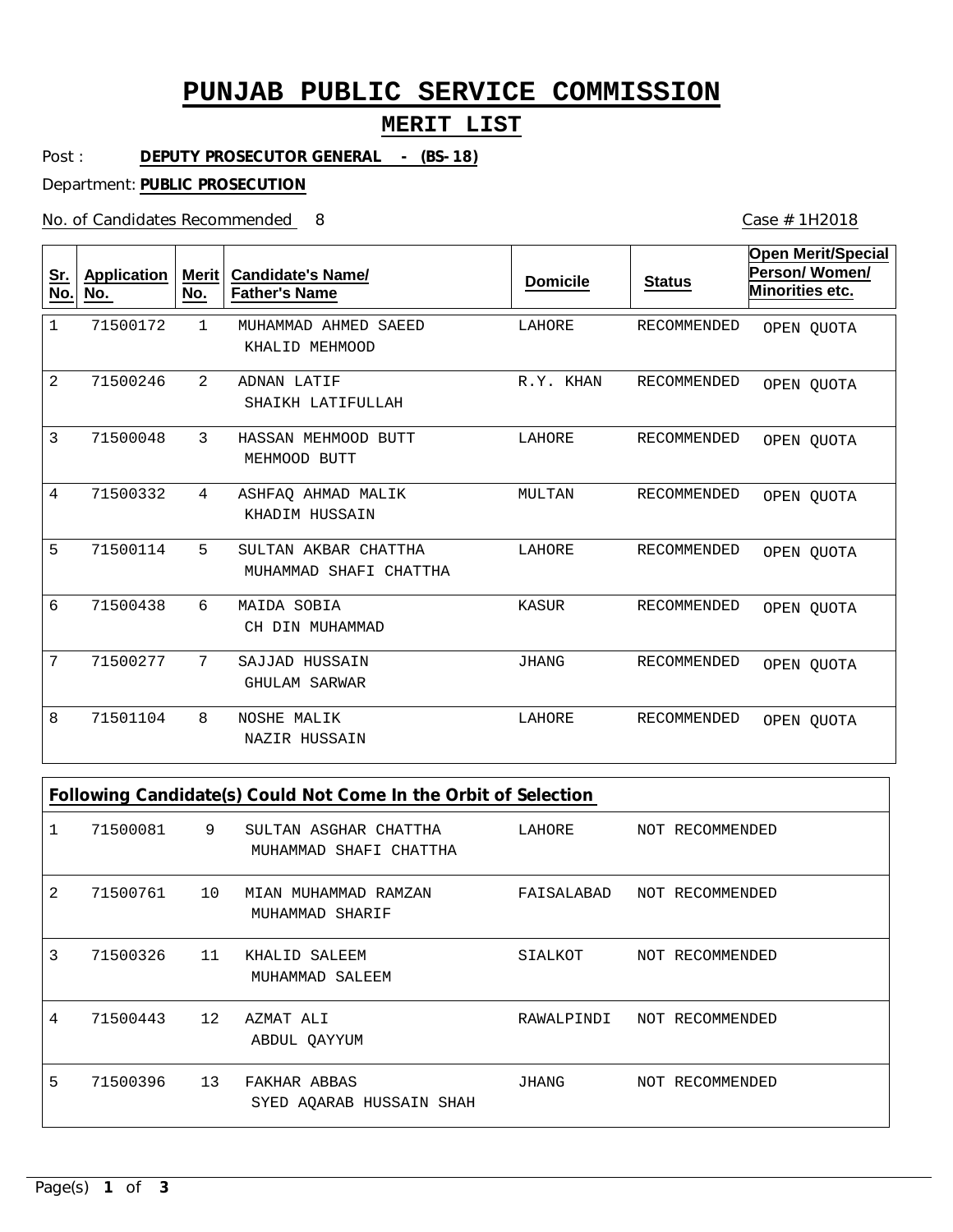# **PUNJAB PUBLIC SERVICE COMMISSION**

### **MERIT LIST**

Post : **DEPUTY PROSECUTOR GENERAL - (BS-18)**

Department: **PUBLIC PROSECUTION**

No. of Candidates Recommended

| <u>Sr.</u><br>No. | <b>Application</b><br>No. | <b>Merit</b><br>No. | <b>Candidate's Name/</b><br><b>Father's Name</b> | <b>Domicile</b> | <b>Status</b>      | <b>Open Merit/Special</b><br><b>Person/Women/</b><br>Minorities etc. |
|-------------------|---------------------------|---------------------|--------------------------------------------------|-----------------|--------------------|----------------------------------------------------------------------|
|                   |                           |                     |                                                  |                 |                    |                                                                      |
| 6                 | 71500660                  | 14                  | MUHAMMAD RIAZ KHAN<br>MUHAMMAD ISHAQ KHAN        | SAHIWAL         | NOT RECOMMENDED    |                                                                      |
| 7                 | 71500877                  | 15                  | SHAZIA HAFEEZ<br>HAFEEZ UR REHMAN                | JHANG           | NOT RECOMMENDED    |                                                                      |
| 8                 | 71500541                  | 16                  | KARAMAT ALI<br>LALL DIN                          | FAISALABAD      | NOT RECOMMENDED    |                                                                      |
| 9                 | 71500576                  | 17                  | MUHAMMAD<br>IMRAN ANJUM<br>MUHAMMAD ABBAS        | SHEIKHUPURA     | RECOMMENDED<br>NOT |                                                                      |

| Following Candidate(s) Could Not Qualify the Interview |          |                                         |            |      |  |  |
|--------------------------------------------------------|----------|-----------------------------------------|------------|------|--|--|
| 1                                                      | 71500549 | ABUL HASSNAT<br>HAJI MUHAMMAD HASSAN    | LAHORE     | FAIL |  |  |
| 2                                                      | 71501007 | SHUGHFTA RANI<br>MUHAMMAD ISHAQ         | LAHORE     | FAIL |  |  |
| 3                                                      | 71500190 | GHULAM MUSTAFA<br><b>BASHIR AHMAD</b>   | T.T. SINGH | FAIL |  |  |
| 4                                                      | 71500113 | ANOSHIA JAVIDAN<br>ZAFAR HAYAT          | FAISALABAD | FAIL |  |  |
| 5                                                      | 71501124 | AWAIS NAWAZ<br>GHULAM MUHAMMAD          | ATTOCK     | FAIL |  |  |
| 6                                                      | 71500046 | GHAZANFAR ABBAS<br>MUHAMMAD ASHRAF KHAN | D.G. KHAN  | FAIL |  |  |
| 7                                                      | 71500547 | TAHIR KAZIM<br>KAZIM HUSSAIN SHAH       | SARGODHA   | FAIL |  |  |
| 8                                                      | 71500158 | MUHAMMAD BASHIR<br>REHMAT ALI           | M.B. Din   | FAIL |  |  |

Case # 1H2018